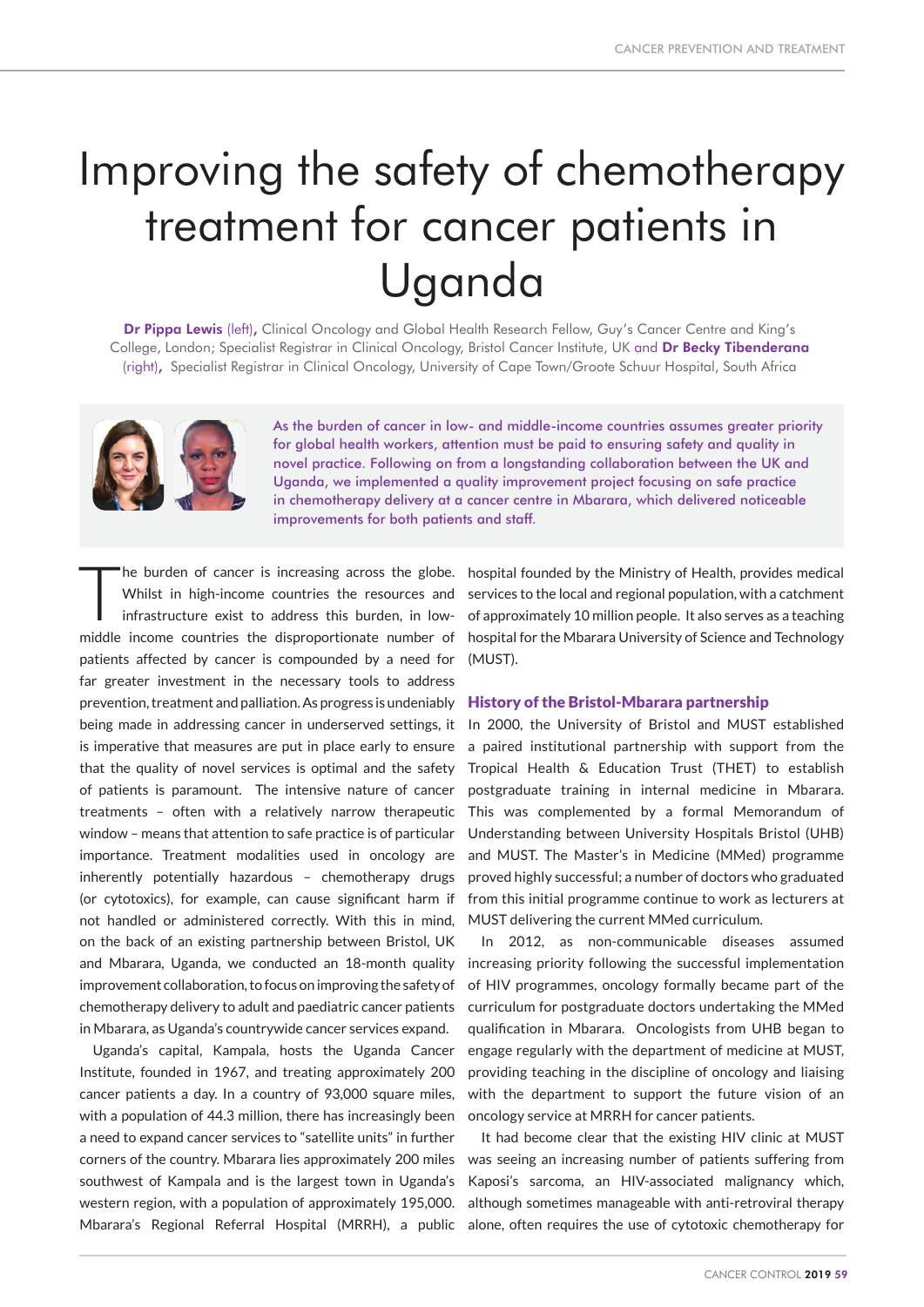adequate palliation. Paediatric malignancies – particularly in which multidrug regimens are administered must also be haematological malignancies identified after communicable diseases such as malaria had been ruled out – were also evident, and as cancer awareness in the general population increased, so the demand for treatment grew.

What started as a small service quickly expanded, and the cancer clinic at MRRH became the first Satellite Cancer Centre affiliated with UCI, treating patients with a variety of malignancies. UHB supported the development of the clinic with more than 10 inter-institution exchange visits, providing education to nurses and doctors at MUST during this time of expansion. The exchanges took the form of "expert missions" – where experienced staff travel to the recipient's institution to provide training, advice and "fellowships", and where recipients travel to host institutions for training and education. Examples of the types of support provided include:

- $\bullet$  Nine expert missions by consultant oncologists for teaching and clinic development.
- $\bigodot$  Expert mission by consultant paediatric oncologist for teaching.
- J Expert mission by consultant chemotherapy pharmacist for teaching.
- **●** Fellowship for MMed trainee from Mbarara to Bristol for oncology training.
- J Fellowship for MMed lecturer from Mbarara to Bristol for oncology training.
- $\bullet$  Procurement of funds for refurbishment of designated space in Mbarara for oncology clinic, chemotherapy storage and preparation, MDT meetings and chemotherapy delivery areas for adults and children.
- $\bullet$  Procurement of funds for a biosafety cabinet, for preparation and re-constitution of cytotoxic agents.

### Identification of need for quality improvement

With more patients attending the cancer clinic in Mbarara came increasing complexity of disease presentations and the subsequent necessary treatment regimens. Staff were delivering multidrug protocols, with complex dosing and critical time-bound delivery requirements. At the same time, they were tasked with handling, preparing, re-constituting and accurately administering these unfamiliar and potentially hazardous drugs, with no formal safety training.

Chemotherapy delivery requires logistical, clinical and administrative support, and in most centres worldwide is managed by a multidisciplinary team of highly-trained specialist professionals. Cytotoxic medications are, by their nature, inherently dangerous drugs which require safe handling, meticulous attention to detail during preparation, and thorough checks of dose calculations and prescriptions.

strictly adhered to, to ensure the safety of patients and staff. In the treatment of cancer, whether curative or palliative, chemotherapy must be given with the most stringent attention to these safety measures. While both under-dosing and overdosing can lead to serious consequences for the patient, even giving the appropriate dose incorrectly or ineffectively can lead to adverse consequences – for example, an increased risk of treatment toxicity and risks of harm related to drug spillages, extravasation or drug reactions.

The increasing demand for patients in Mbarara to have access to cancer treatment reflected the progressive shift in prominence of non-communicable diseases in LMICs in recent years. However, the evolution of underlying governance frameworks and specialist training structures required to provide these tertiary services lagged behind the upfront clinical demand, and, despite the positive progress made in Mbarara and the impact of the longstanding partnership with Bristol, challenges remained. Areas that were particularly identified as requiring focus were:

- $\bullet$  No opportunity for specialist training of nurses.
- $\bullet$  No formal role for a chemotherapy-trained pharmacist in cancer clinic.
- $\bullet$  No embedded policy for observing or updating chemotherapy dose protocols.
- $\bullet$  No formal requirement for staff to acquaint themselves with emergency procedures in the event of acute chemotherapy reactions.
- $\Theta$  No benchmark of competency for handling, preparing or administering cytotoxic drugs.

Critical incidents, including failure to follow protocols, inaccurate calculations and dosing, inappropriate fluid regimens and incorrect drug formulations for intrathecal administration, had been observed, with the frequency unknown because of a lack of reporting protocols.

The commitment to providing a safe and effective cancer service in Mbarara was evident from the dedication of the staff working at the clinic and was supported by colleagues from UCI. Regular attendance from UCI's medical oncologist and chemotherapy pharmacist was instrumental in supporting the growth of the service. However, local training in cytotoxic administration and the associated safety procedures was not formalised and UCI staff had commitments and heavy workloads in Kampala. With ongoing input from colleagues in Bristol, in 2016 a quality improvement project was devised, with the specific aim of improving safety measures in the clinic for the benefit of both staff and patients.

Infusion rates, timing of administration and even the order for International Development, through the THET's Health Funding was sought from the UK Government's Department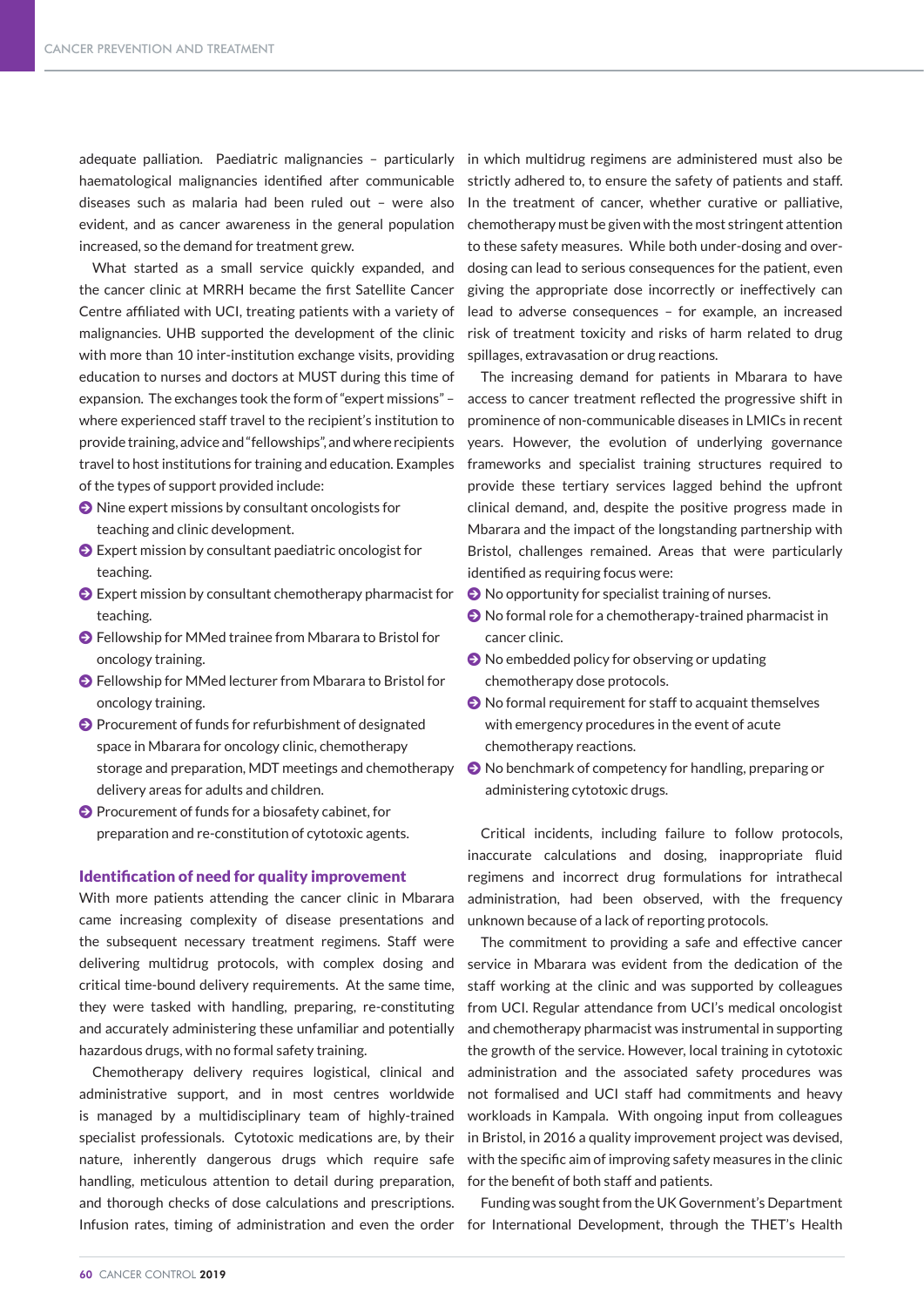Partnerships Scheme, and ultimately a grant of £80,000 was awarded to support the implementation of the project.

### Aims

We specifically aimed to address training in the safe handling, preparation and administration of chemotherapy, to both adult and paediatric patients, in order to work towards providing a safe and accountable chemotherapy service. This required the input of professional staff from various disciplines, including doctors, nurses, pharmacists and pharmacy technicians. A series of bilateral training fellowships and expert missions were arranged, with input from the head of the department of Medicine at MUST, the director of the Uganda Cancer Institute, the chief chemotherapy pharmacist from UCI and all local cancer clinic staff in Mbarara.

Our aim was to provide training which could positively impact the day-to-day running of the clinic, whilst providing a firm foundation of guidelines, standard operating procedures (SOPs), training manuals and other educational materials for future reference. Given the time-bound nature of the project, with finite funding, we planned to create a broad-based, sustainable training structure involving a variety of health professionals, utilizing both formal teaching and practical experience of safety procedures, in order that these staff members could propagate their expertise to future incoming staff, in a waterfall fashion.

## Training methods

For practical training, we devised several workplace-based assessment tools, utilising logbooks and sign-off sheets, which allowed staff to practice their skills and ultimately achieve competency in unsupervised practice. In this way, we taught safe cannulation for delivery of cytotoxics, safe set-up of chemotherapy infusions, management of acute complications, such as extravasation and anaphylactic reactions, and safe disposal of cytotoxic waste. Large posters detailing emergency procedures and other useful clinical algorithms for common procedures were placed around the clinic. A laptop computer was provided and training materials, such as PowerPoint presentations, posters, chemotherapy protocols and sample SOPs, were stored there for all staff to access at any time.

We delivered a series of lectures to each cadre of staff. providing training in the basic science of oncology (particularly for newer staff with limited experience of treating cancer patients), and, over time, teaching increasingly specialised material suitable for healthcare providers working in this setting.

Practical demonstrations of procedures and scenarios also formed part of the programme, particularly for emphasising the importance of safe handling of cytotoxic medications

during spillage or leakage incidents. Personal Protective Equipment (PPE) kits were provided, consisting of gloves, gowns, masks and goggles, so that contact with potentially harmful medications was limited in the event of spillage incidents.

#### Impact and outcomes

An important part of this quality improvement project – and the historical partnership as a whole – was the maintenance of a strong professional relationship between healthcare professionals at our institutions. A key aspect of the project's structure was the inclusion of training fellowships for Ugandan staff in Bristol, through which our oncology teams forged stronger friendships and expanded professional networks. Colleagues from Uganda were able to see the context in which oncology is practised in a westernized, state-funded healthcare system, and to reflect on some of the aspects of care that could be transferred back to the clinic in Mbarara. During the fellowships, we provided practical, on the ground training in aseptic services, pharmacy, chemotherapy delivery and inpatient settings. Doctors also attended clinics and MDT meetings, and all visiting staff spent time on our inpatient ward. For each staff member coming to Bristol, we planned a series of activities through which we aimed to encourage reflection on both the differences and similarities of the journey of the cancer patient in the UK and Uganda. Participating staff reported significant benefits from their visits. Activities that were noted as being particularly beneficial were:

- $\odot$  Handover meetings providing an opportunity for shift staff to discuss patient care and managements plans.
- $\bigcirc$  Documentation practices accurately recording treatment decisions, chemotherapy prescriptions and drug administration, and any adverse events.
- $\Theta$  Routine double-checking of chemotherapy prescriptions (by pharmacists) and drug administration (by nurses).

These activities were highlighted as priorities for introduction into the clinic in Mbarara, as a way of addressing continuous improvement in safety standards.

The role of the oncology pharmacist was a further specific focus of this quality improvement intervention. One pharmacist was working in the Mbarara clinic, who had general pharmacy training but no chemotherapy-specific formal qualifications. UCI's chief chemotherapy pharmacist had been very involved in the development of the clinic and continued to engage with the team throughout our project. A major focus of the local pharmacist's training was the correct use and maintenance of the bio-safety cabinet that was previously procured for the clinic, but had not been utilised effectively due to a lack of training. We therefore worked closely with our pharmacist